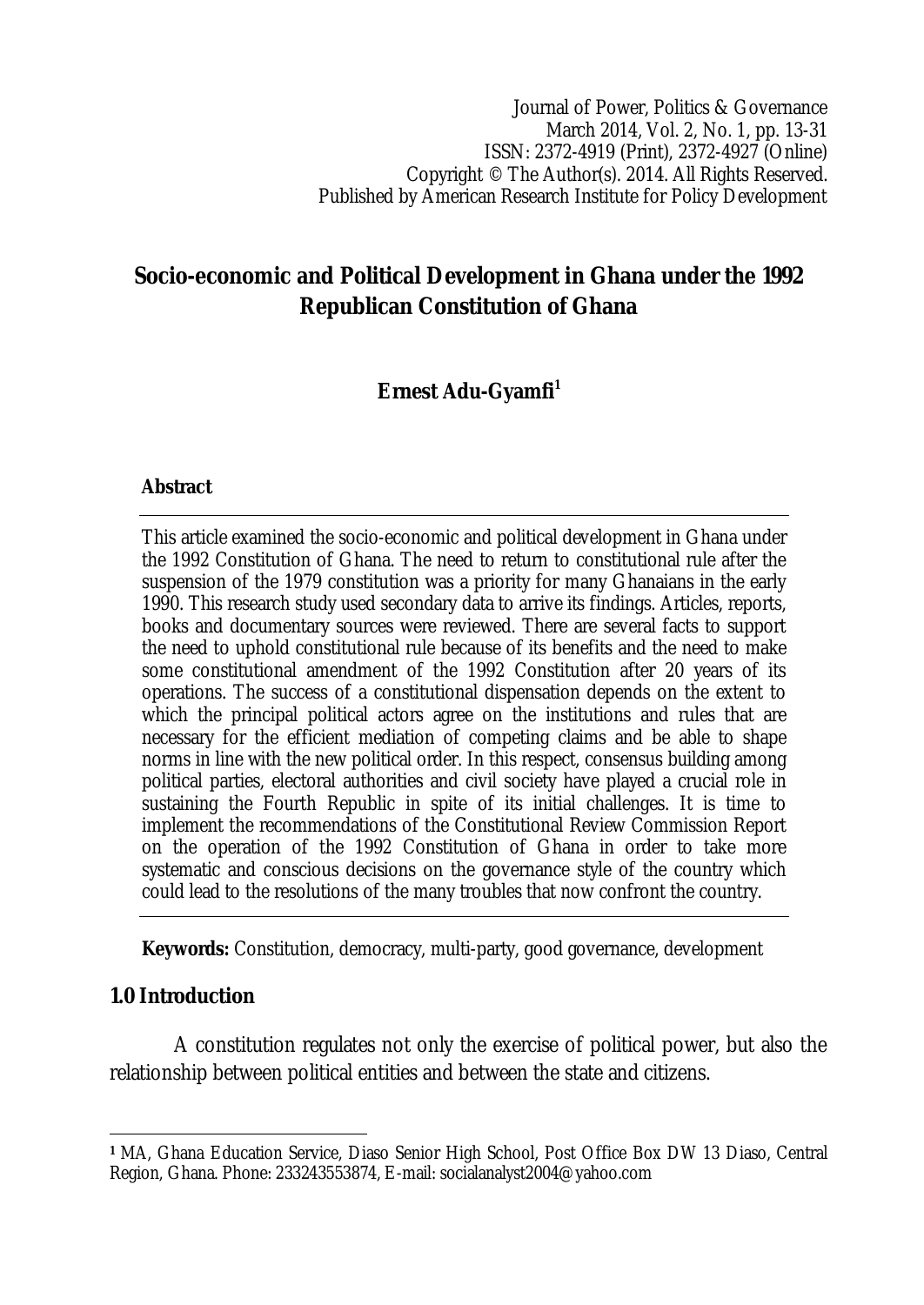Fundamentally, a constitution is the basis for the organisation of the state. The state is the apparatus through which a society provides for the exercise of political, administrative, and judicial powers in order to guarantee law and order, the protection of the rights of the people, and the promotion and regulation of the economy (Frimpong, 2007). As the notion of the sovereignty of people has superseded other beliefs about the source of ultimate power, the constitution has come to be regarded as a contract among the people on how they would like to be governed. In most cases this is a fiction, as the people may have had no substantive role in making, or even influencing the decisions about, the new constitution.

However, due to the notion of people's sovereignty and the fundamental right of the people to participate in public affairs, there is a tendency, indeed a compulsion, to promote people's participation in constitution-making. But the idea of a constitution as a social contract derives from another recent development contract not among the people to which each individual is a party, but among diverse communities in the state, often relatively new, where the bonds among the different communities are few and weak.

Communities decide on the basis for their coexistence, which is then reflected in the constitution, based not only on the relations of the state to citizens but also on its relations to communities, and the relationships of the communities among themselves. In such situations, the constitution sometimes provides for "partnerships" among the communities in government and other forms of communal power sharing (Frimpong, 2007).

Being the supreme law, it helps to shape the organization and development of society both for the present and future generations, and sets objective standards upon which the people and the international community can judge government performance. Further, a constitution sets out the rights and duties of the citizens, and provides mechanisms to enable them to protect their interests. In general, a constitution can add to the development of a politically active civil society as well as promoting good governance, accountability and the rule of law (Hatchard 1998: 381).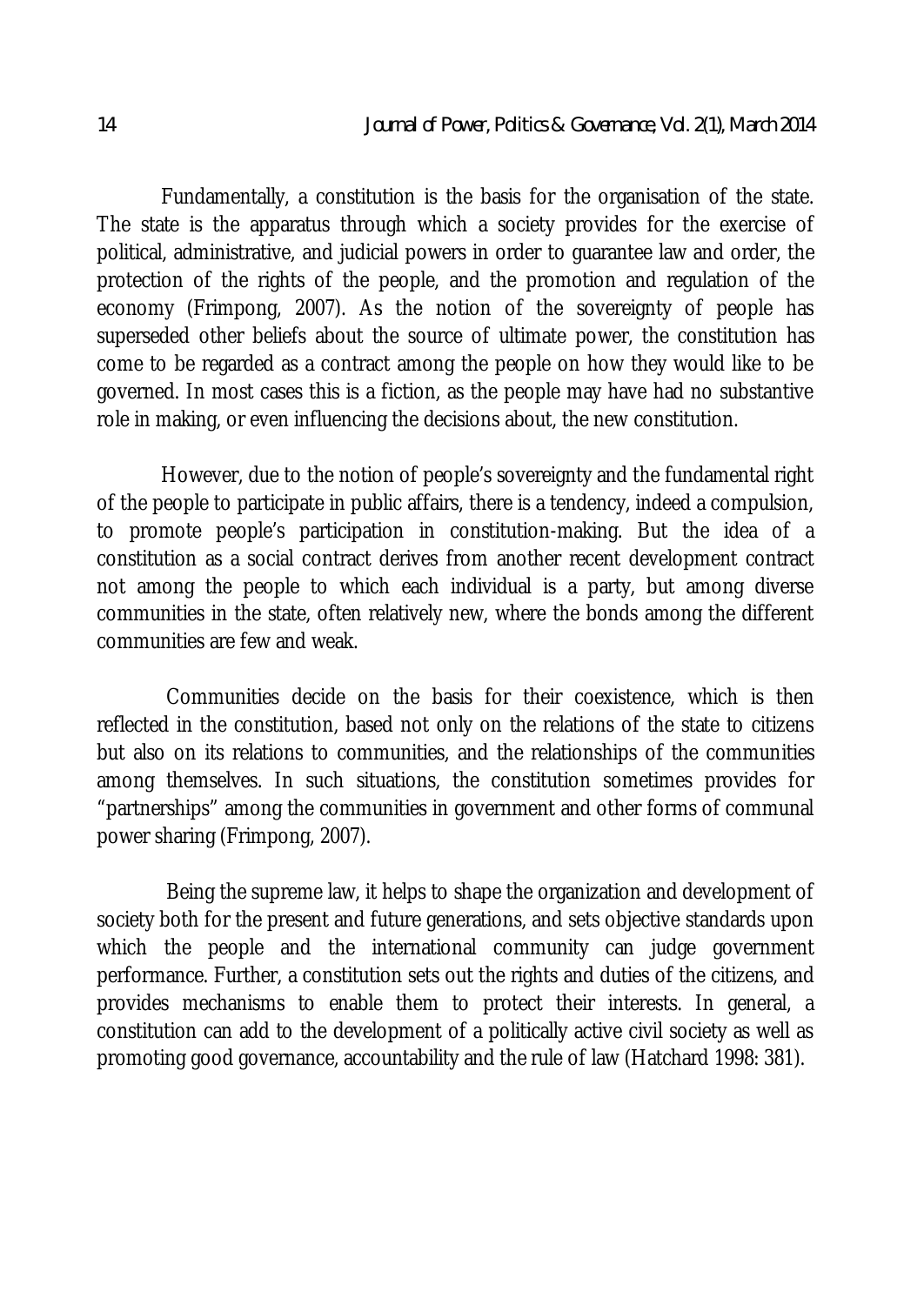### **1.2 The 1992 Constitution and the Fourth Republic**

The background prior to the drafting of the 1992 Constitution was, to say the least, not conducive for constitution-making. By 1991, the well-established militarybased controlling Provisional National Defense Council which had been in office for a decade, had succeeded in nerve-racking and disorganizing the middle classes of professional and business populace and in suppressing their civic associations including political parties (Ninsin 1998: 6). Again, Rawlings was least interested in, or committed to, constitutionalism, given that he had confessed to that umpteen times during the regime (Ibid: 7). Above all, the Rawlings' regime like Acheampong's was interested in self-succession.

### **1.3 The Constitution-Making Process**

The course of action that culminated in the crafting of the 1992 Constitution can be traced to the regional fora that the National Commission for Democracy (NCD) organised from mid-1990 to collate thoughts on a new constitution for Ghana. On 25 March 1991, the NCD published its report, Evolving a True Democracy, which contrary to the extensively acknowledged fondness of Rawlings and the PNDC, recommended a return to multiparty politics and the elimination of the military from partisan politics (Bluwey 1998: 107-108).

The PNDC acknowledged the report and in reaction appointed a ninemember Committee of Experts to propose a constitution for Ghana's Fourth Republic (Ibid: 108). The Committee's report, in the form of a draft constitution and equivalent explanations for the proposals, contained ideas like a split executive of a President and prime minister, direct participation of the military, police, civil servants and traditional rulers in politics, and a non-partisan local government system; all of which were preferred by Rawlings and the PNDC (Ibid: 108-109).

A 260-member Consultative Assembly (CA) was later established to draft an ultimate constitution. On the surface, the composition of the CA covered broader interest groups than ever before (Hatchard 1998: 382), but a close study discovered a calculated endeavour of the incumbent government to marginalize, if not prohibit opposing forces. Protests over the composition, like other demands related to the transition process, were virtually all rejected by the PNDC.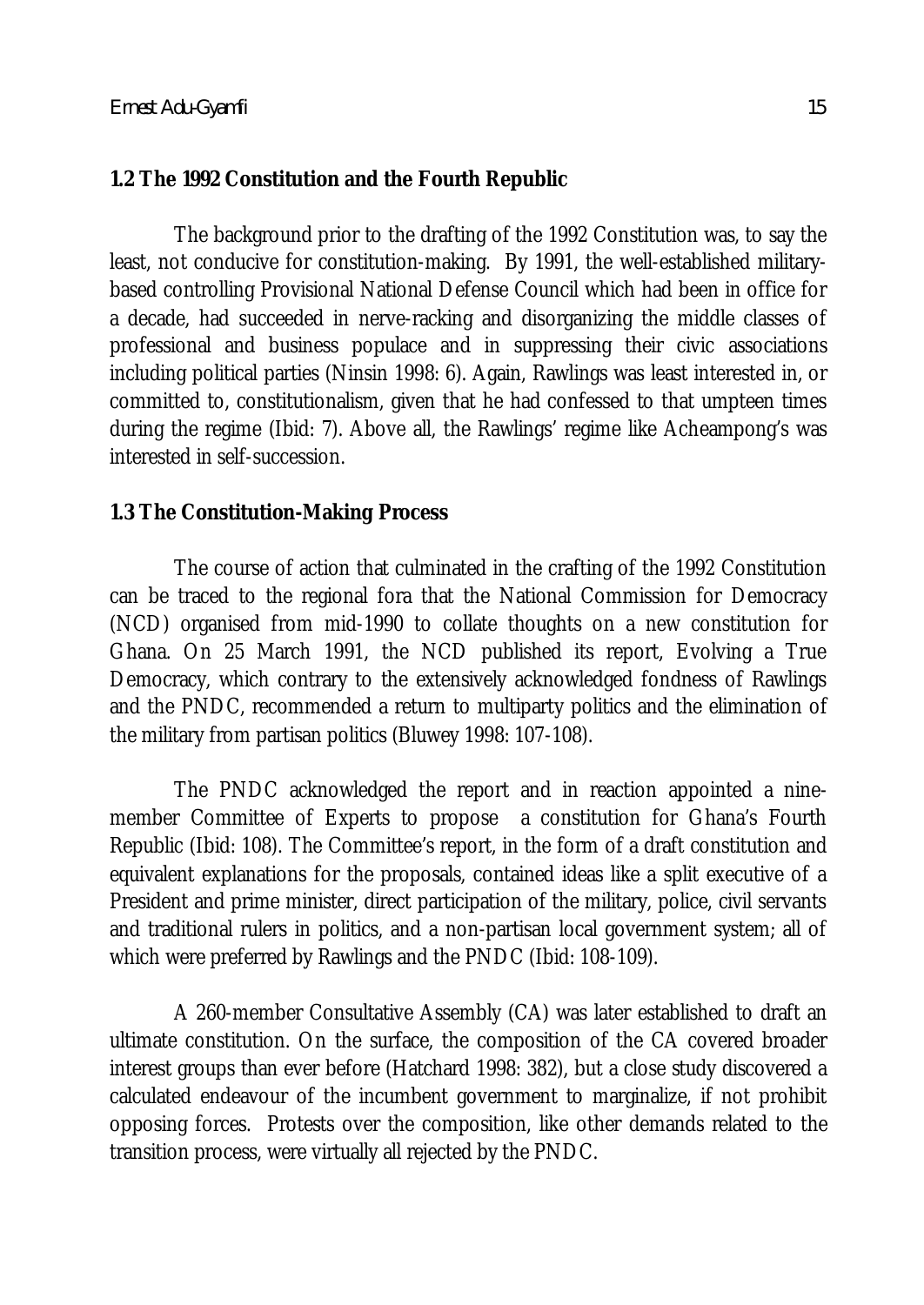On the whole, however, the CA depicted its autonomy and fashioned a constitution that was singular in many respects from the draft presented by the Committee of Experts (Ibid). The draft constitution was accepted through a referendum in April 1992. This was followed by the lifting of the ban of political parties the following month to set in motion the process which resulted in the November/December 1992 elections and the start of the Fourth Republic on 7th January, 1993 (Frimpong, 2007).

### **1.4The Main Features of the 1992 Constitution**

The new constitution followed the American presidential structure with prescribed separation of powers and checks and balances but with a few exceptions. It vested executive power in an executive president elected in concert with his vice president for four years and entitled for second term only (Articles 57, 60 & 66). Legislative power is vested in Parliament whose members are also elected for a four year term (Article 93); while judicial power is vested in the judiciary with a extensive measure of independence and the power of judicial review (Articles 125 & 2 respectively).

But according to Article 78(1) majority of the President's ministers must come from Parliament. In addition, the vice president and non-MP ministers can participate in parliamentary proceedings though without a voting rights (Article 112). These provisions introduced aspects of the British parliamentary system but without the attendant collective responsibility to Parliament. Another provision that upsets and viable system of separation of powers is the limitation expressly imposed on Parliament's legislative powers by Article 108. That article conferred exclusive right on the President to introduce into Parliament bills that have financial or tax implications. This is repulsive to Parliament's constitutional control of the purse (Asante 2002: 16- 17).

The 1992 Constitution retains the Directive Principles of State Policy (Chapter 6, Articles 34-41). Even more exceptional is the wide-ranging Bill of Rights, entitled Fundamental Human Rights and Freedoms, in Chapter Five(Articles 12-33).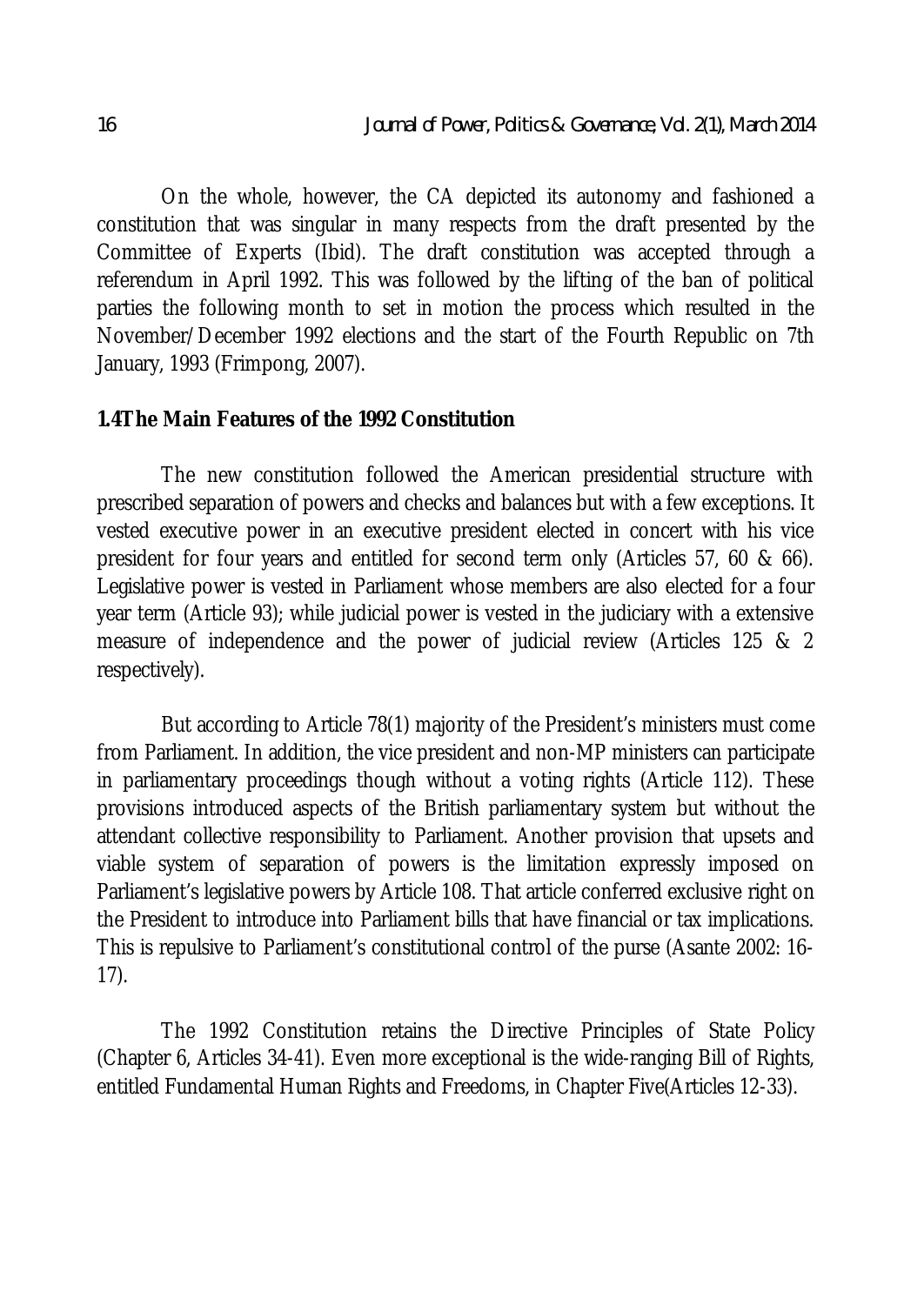In addition to renowned political, civil, social and economic rights and freedoms, extraordinary provisions are made for the property rights of spouses (Article 22), women's rights (Article 27), children's right (Article 28) rights of the disabled (Article 29), and the rights of the sick (Article 30). In addition, for most of these exceptional rights, Parliament is explicitly mandated to enact such laws as are indispensable to guarantee the enforcement of those provisions (Frimpong, 2007).

Moreover, the 1992 Constitution made it compulsory for the establishment, through Acts of Parliament within six months of the start of the Fourth Republic, a number of constitutional commissions that would aid good governance, accountability and political participation. These were the Electoral Commission (EC), the Commission on Human Rights and Administrative Justice (CHRAJ), the National Commission for Civic Education (NCCE) and the National Media Commission (NMC). To guarantee their independence, their composition and functions were set in the Constitution (Articles 43, 216, 232 and 166 respectively) and once appointed; they were to be held responsible only to the Constitution (Articles 46, 225, 234 and 172 respectively).

Another exceptional feature of the 1992 Constitution is the highly structured provisions on Decentralisation and Local Government (Chapter 20, Articles 240- 256), as a apparatus for enhancing local participation in the decision process, promoting accountability of local officials, and grassroots development. However there are some inbuilt contradictions. First, a non-partisan local government (district assembly) system has been superimposed on a multiparty system at the national level and has shaped situations where identified party functionaries during national elections become 'non-partisan' actors during local elections (Frempong 2003). Second, the appointments the District Chief Executive (DCE) and thirty percent of assembly members, have retained the national executive control of local government and tended to hinder the anticipated democratic outcomes of the decentralisation process (Asante 2002: 17).

# **1.5 The 1992 Constitution or Fourth Republic in Practice**

From a not-too-inclusive constitution-making process through rancorous transitional elections in 1992, the Fourth Republic has taken numerous encouraging feats onward.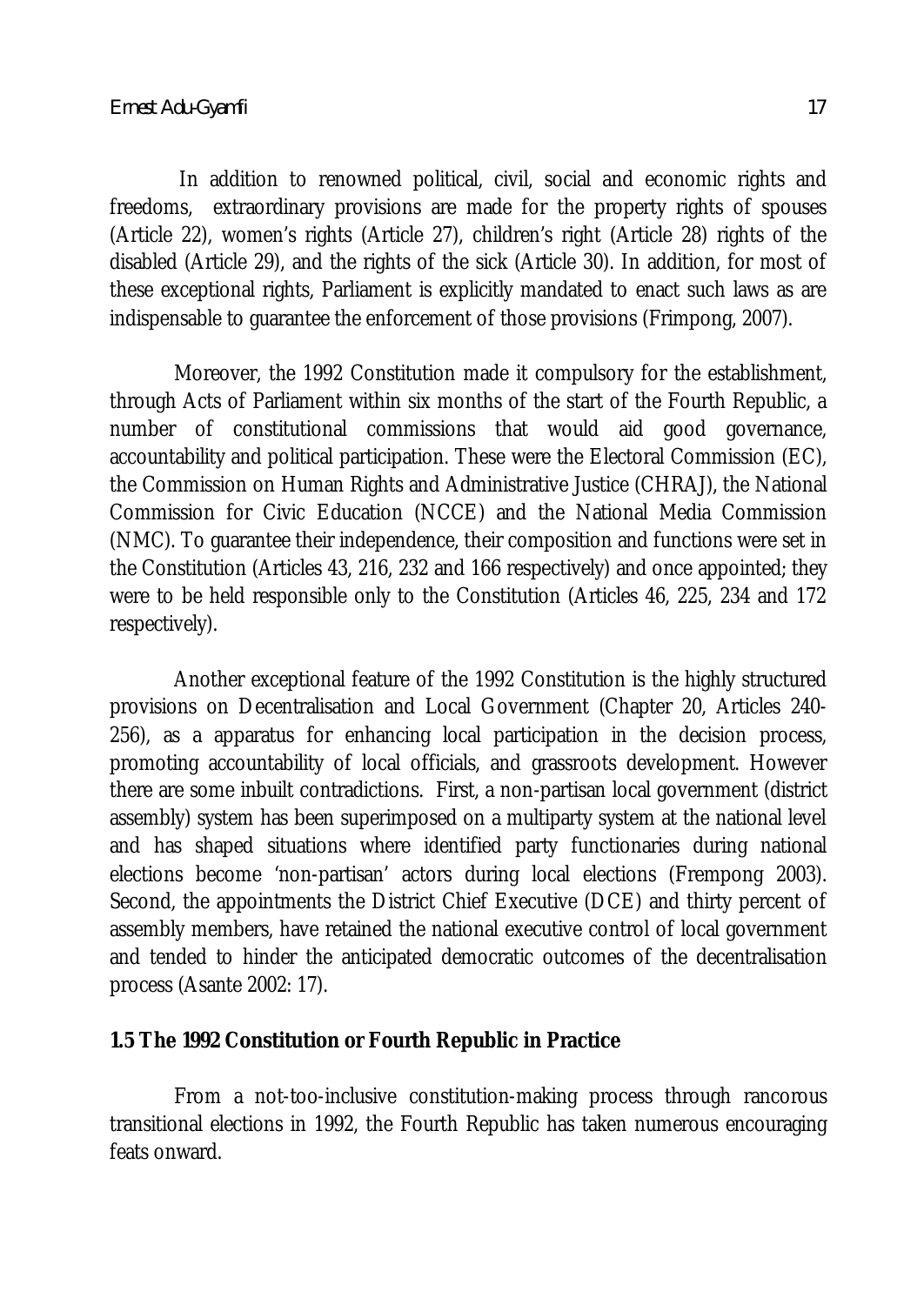Peaceful and generally acceptable national elections have since been held in 1992,1996, 2000 and 2004,2008, 2012; and Ghanaians are gearing themselves for a historic seventh consecutive election in December 2016.The 2000 election produced an alternation of power from the National Democratic Congress to the New Patriotic Party and 2008 did vice versa. The other constitutional commissions- NCCE, CHRAJ and NMC- have all contributed in their own ways to facilitate civic education, the promotion and protection of human rights and freedom of expression and thought, respectively( Frimpong, 2007).

The emergence within the parameters of the constitution vibrant civil society groups in the form of academic/research think tanks, civic educators, election observers/monitors, have all contributed to the electoral/democratic progress chalked over the last fifteen years. Also, the liberalisation of media which has led to proliferation of private electronic and print media have been very much instrumental in all the above respects. However, a lot still remains done particularly in terms of imbibing the ethos of constitutionalism. The heightened fear and threats to stability that characterize successive elections is a clear indication that the Ghanaian political elite and their followers are yet to fully imbibe the democratic culture. Indeed, it is not one of the norms of democracy and constitutionalism to play on the electorate's fear as an electoral strategy (Frimpong, 2007).

## **1.5 Contributions of 1992 Constitution to the Political Development of the State**

The 1992 constitution of Ghana has played very crucial contribution towards the socio-political development of the country.

### Political Development of the State

Recognition of political sovereignty: A prominent feature of the Constitution is the emphasis given to the underlying authority of the people. This appears immediately in the Preamble, which states 'We the people of Ghana, by our Representatives gathered in this our Constituent Assembly, in exercise of our undoubted right to appoint for ourselves the means whereby we shall be governed do hereby enact and give to ourselves this Constitution.'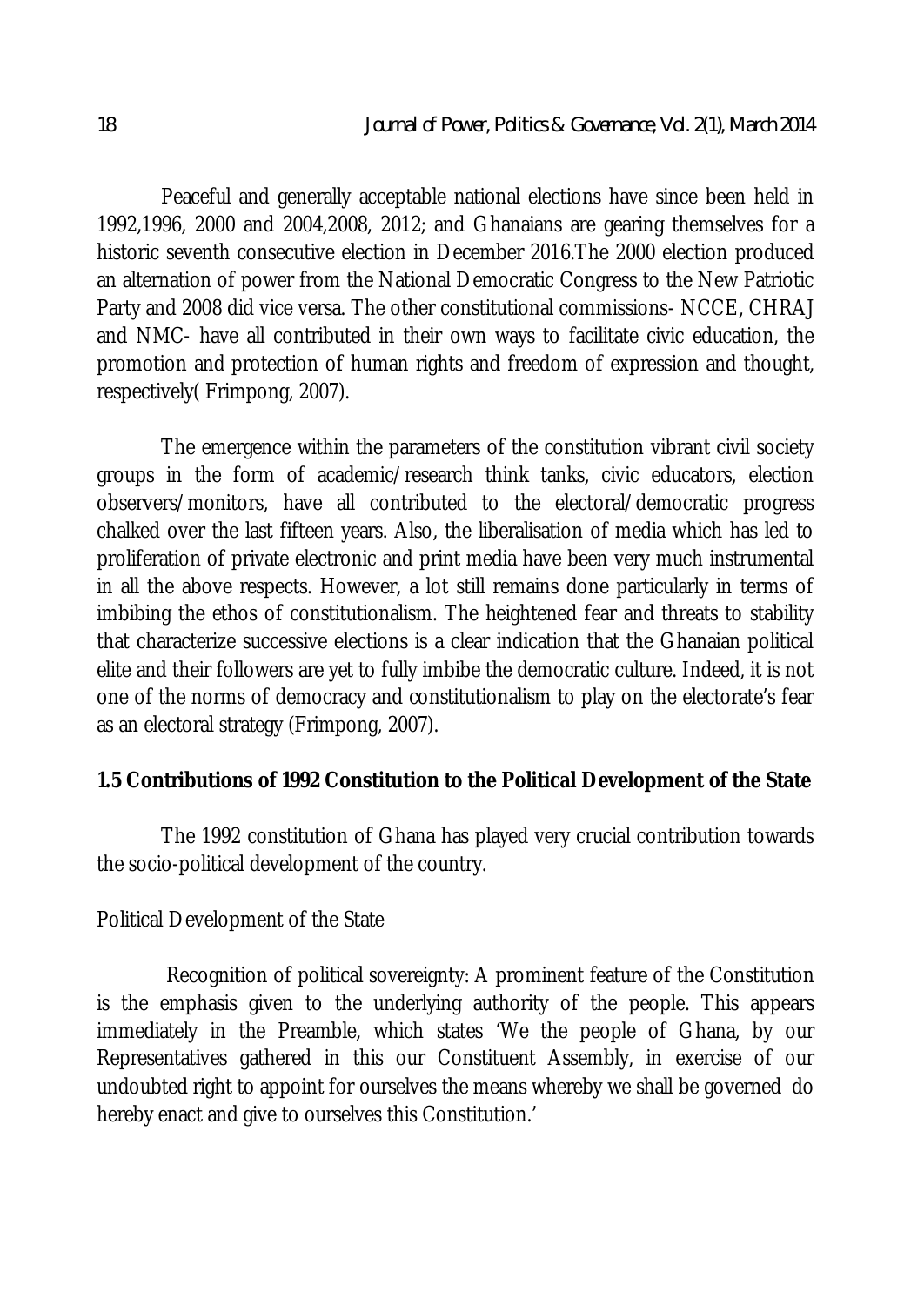It is taken up by the opening words of article. 1: 'The powers of the State derive from the people . . .' and is driven home by the first of the fundamental principles set out in article 13:'That the powers of Government spring from the will of the people and should be exercised in accordance therewith.' There is of course nothing new in this. The words ' We the people . . .' have become familiar in constitutions since they were first used, under the influence of the social contract theories of John Locke1 and Rousseau, as the opening words of the Constitution of the United States of America in 1787.

The 1992 Constitution has also Created a Number of Independent Bodies

This is designed to enhance responsiveness, transparency, and accountability. These bodies include the Commission for Human Rights and Administrative Justice (CHRAJ); the Electoral Commission; the National Media Commission; and an independent Auditor-General.

Ghana has been touted as a shining example of the few successful cases of democratization and good governance in Africa. It has held five successful elections since the return to multi-party democratic rule in 1993.

## Ghana's Constitutional Democratic Governance

The country's democratic governance has credentials and good governance record has been confirmed by several assessments over the last decade. For example, the Mo Ibrahim Index of African Governance has ranked Ghana 7th for 2008. This is likely to continue, with Executive power alternating between two very strong political parties that have demonstrated their capacity to act both as a government and an effective opposition. With a Bill for the development of strong political parties in Ghana, including public funding of such parties receiving Cabinet attention, this prediction is truer still.

It expresses the supremacy of the law Ghana

The 1992 Constitution is the most important law in Ghana. It is expressed to be the "supreme law of Ghana" and any other law and any action that is inconsistent with the Constitution is deemed void and of no effect.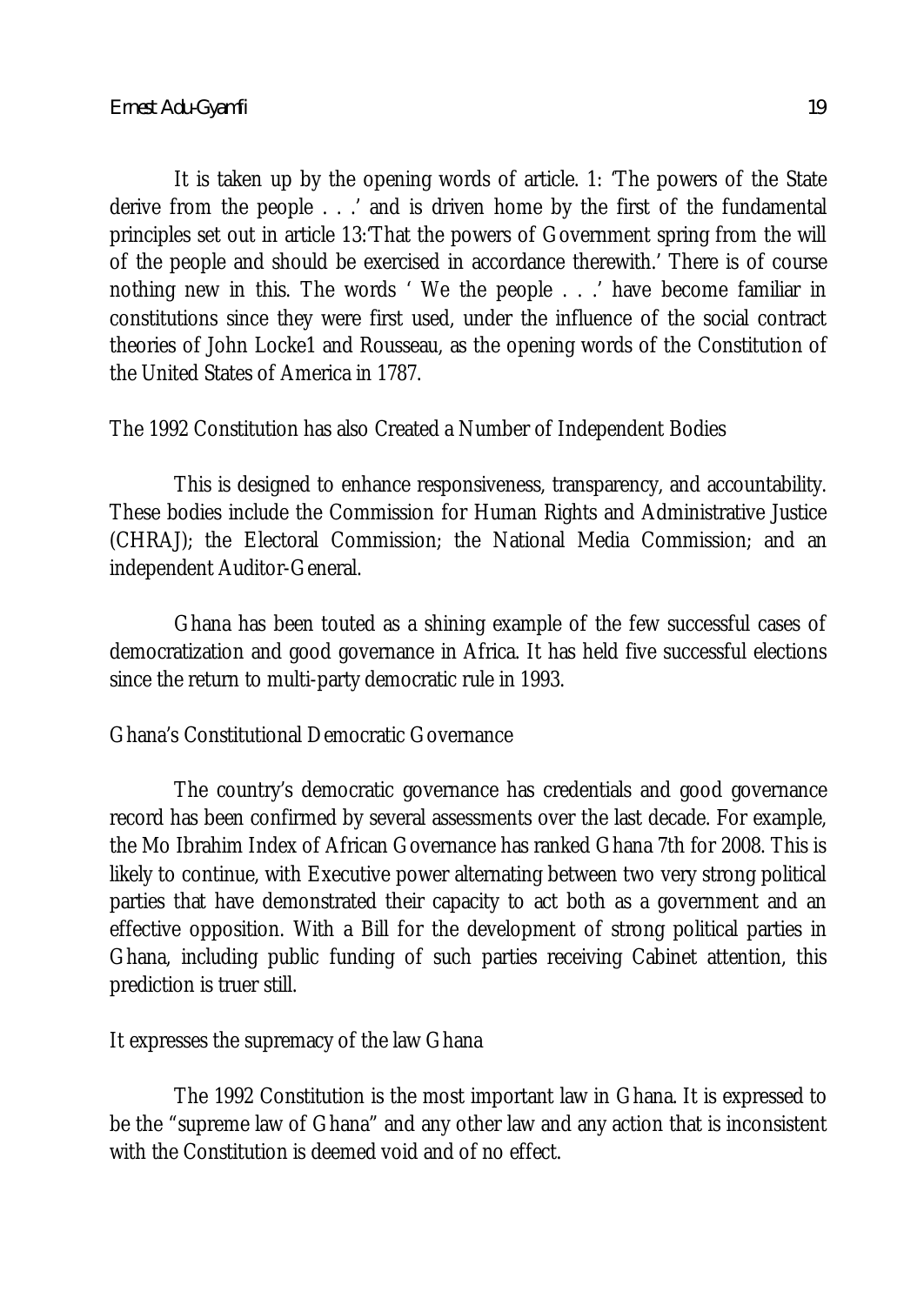All powers of government, including the powers of the Parliament and the Judiciary are derived from the Constitution. Again, all the rights of the people, including rights that are not written in the Constitution, but are nevertheless guaranteed by it, find their force from the Constitution. The Constitution also provided for the security of the state, the management of the natural resources of the state, the resolution of conflicts and many other important aspects of a nation's life.

Entrenched and non-entrenched provisions: The Constitution is an important document indeed. The Constitution is divided up into entrenched and nonentrenched provisions. The non-entrenched provisions may be amended by Parliament alone. The entrenched provisions, the more important provisions that deal with the powers of government and the rights of the people, cannot be amended without a yes vote by the electorate in a national referendum. To endorse a proposal for the amendment of an entrenched provision, at least 40% of the electorate must have voted in the referendum and at least 75% of those who voted must have voted for the proposed amendment.

## Provision of Decentralization in Ghana

All the post-colonial regimes have grappled with the issue of local government and decentralization. In 1987, the Provisional National Defence Council (PNDC) launched it proposal for local government reform, a process that culminated in 1988, in the District Assemblies (Das) Law (PNDC Law 207). The District Assemble (DA) structure functions and visions were incorporated in the 1992 Republican Constitution. As far as political representation is concerned, progress has been made in recent years to empower poor people through such measures as the implementation of decentralization policies to promote popular participation at grassroots level in political, development and, decision-making**.**

To meet these challenges, the Ghana constitution of 1992 prescribed, "a system of local government and administration which shall, as far as practicable, be decentralized"

Furthermore, in achieving an effective and accountable local government administration, the constitution clearly identifies the following areas for necessary action.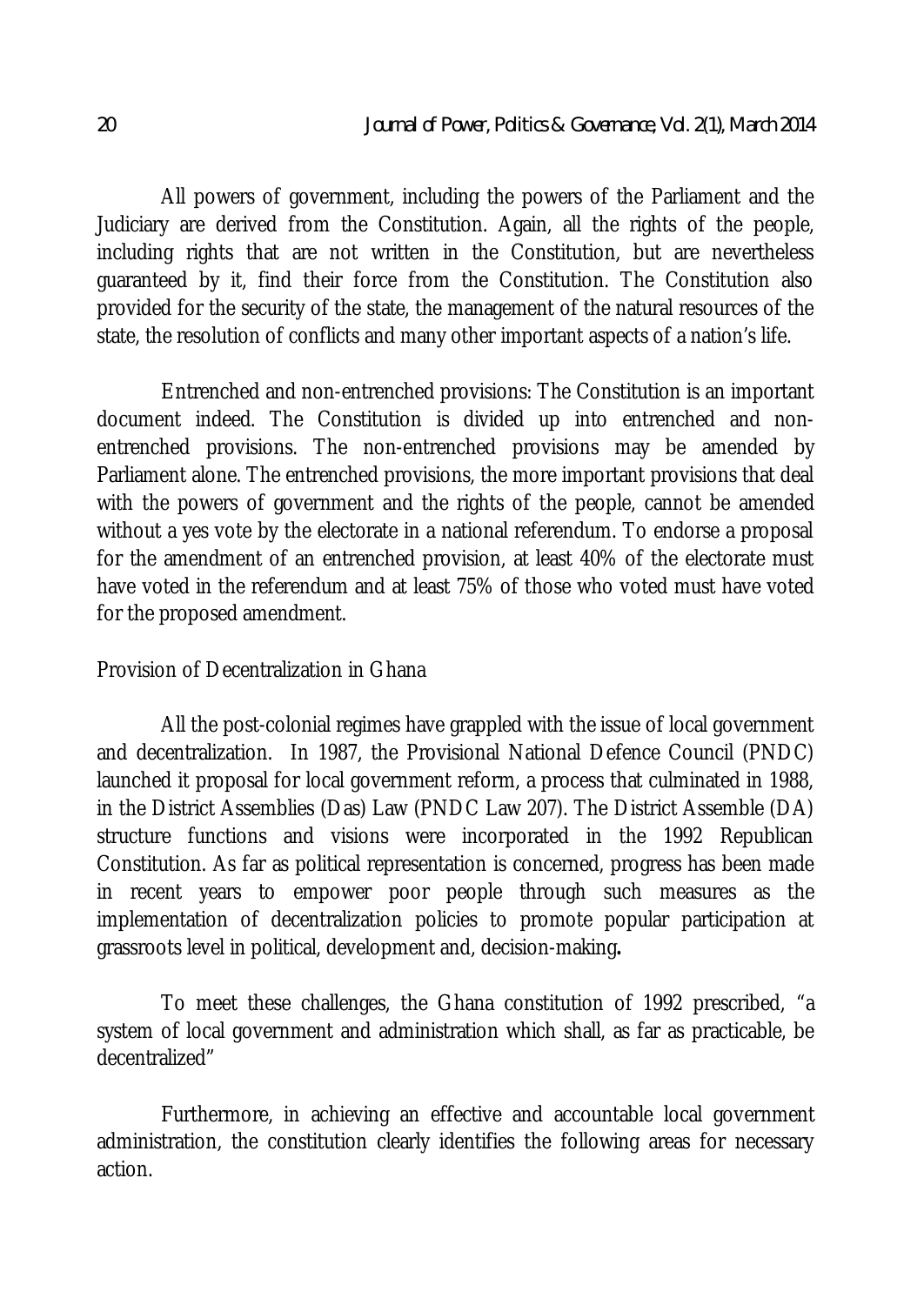#### Rule of Law

The law of Ghana affirms the equality of all before the law. The system of justice, both criminal and civil, is founded on well-defined laws and rules of procedure. At present, the public perception is that the rule of law is seriously flawed and prone to arbitrary behavior on the part of state and its institutions. The popular experience and image of the police service is that of an unaccountable institution whose personnel are corrupt and act with impunity. This perception has affected public trust and confidence in a key state institution.

In addition, the judicial process is also perceived as being largely inaccessible and expensive, frustratingly slow and possibly corrupts, favoring the rich and powerful. Whatever the veracity of these perceptions, the present situation is that the poor and illiterate have been particularly disadvantaged within this system. .

### **Freedom of Expression**

A notable change that has occurred since the coming into force of the 1992 Constitution has been the expansion and liberalization of the right to free expression. This right had been effectively stifled during the PNDC years. The present liberalization of the scope of free expression has been buttressed by the repeal of many of the restrictive laws that run counter to the letter and sprint of the constitution. A classic example is the repeal of the Criminal Libel Law. The mass media landscape provides one of the most eloquent testimonies to the gains in free expression since 1992. Chapter 12 of the Constitution spells out the freedom, independence and responsibility of the mass media.

Freed by the Constitution from the requirement for licenses, there has been a proliferation of privately owned newspapers since 1992 alongside to state-owned ones. The resurgence of privately owned newspapers has been accompanied by the opening up of the electronic media to private ownership, though the latter requires licenses to operate.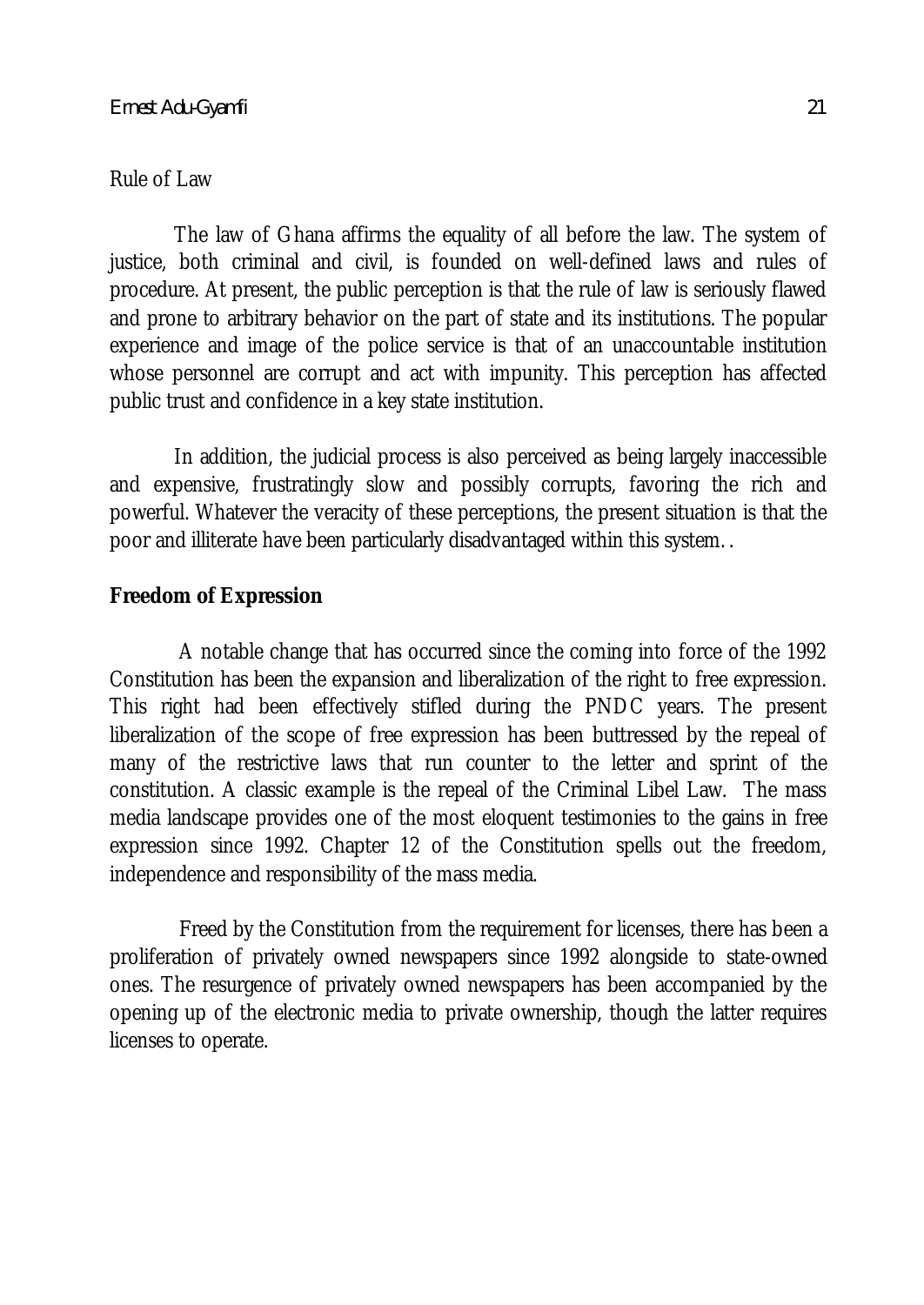The new Freedom of the Media

It has encouraged people to express themselves in local languages. New FM radio stations ran various. Programmes in local languages and during phone-in programmes, people call to express themselves freely in their local languages. To a large extent the relatively deregulated environment engendered by the 1992 constitution is enabling the media to run various programmes in the local languages, thus making it possible for people including minority groups to contribute to lively, often keen and at times frank discussion of controversial national issues.

## Accountability, Transparency and Openness of Government

The 1992 Constitution attaches great importance to accountability, transparency and openness of government accordingly, there are several constitutional clauses that affirm and provide for freedom, justice, probity and accountability. The primary constitutional instrument for ensuring accountable government is the right of the citizenry to elect the government. In addition, there are constitutional yardsticks for judging institutions and office holder as well as mechanisms – notably the Commission on Human Rights and Administrative Justice (CHRAJ), which is expected safeguard human and political rights. CHARAJ is empowered by the 1992 constitution to receive complaints from the public and private individuals over alleged infringements of civil/human rights by public officials. Indeed, the powers vested in the CHRAJ have considerably widened and deepened the scope for citizens to ensure probity and accountability from public officers.

Creation of independent Electoral Commission

Under the 1992 Constitution, the Political Parties law (PNDC Law 281), 1992, the Representation of the People Law (PNDC Law 284), 1992 and the Representation of the People (Parliamentary Constituencies) Instrument (LI 1538), 1992, Ghana's electoral system.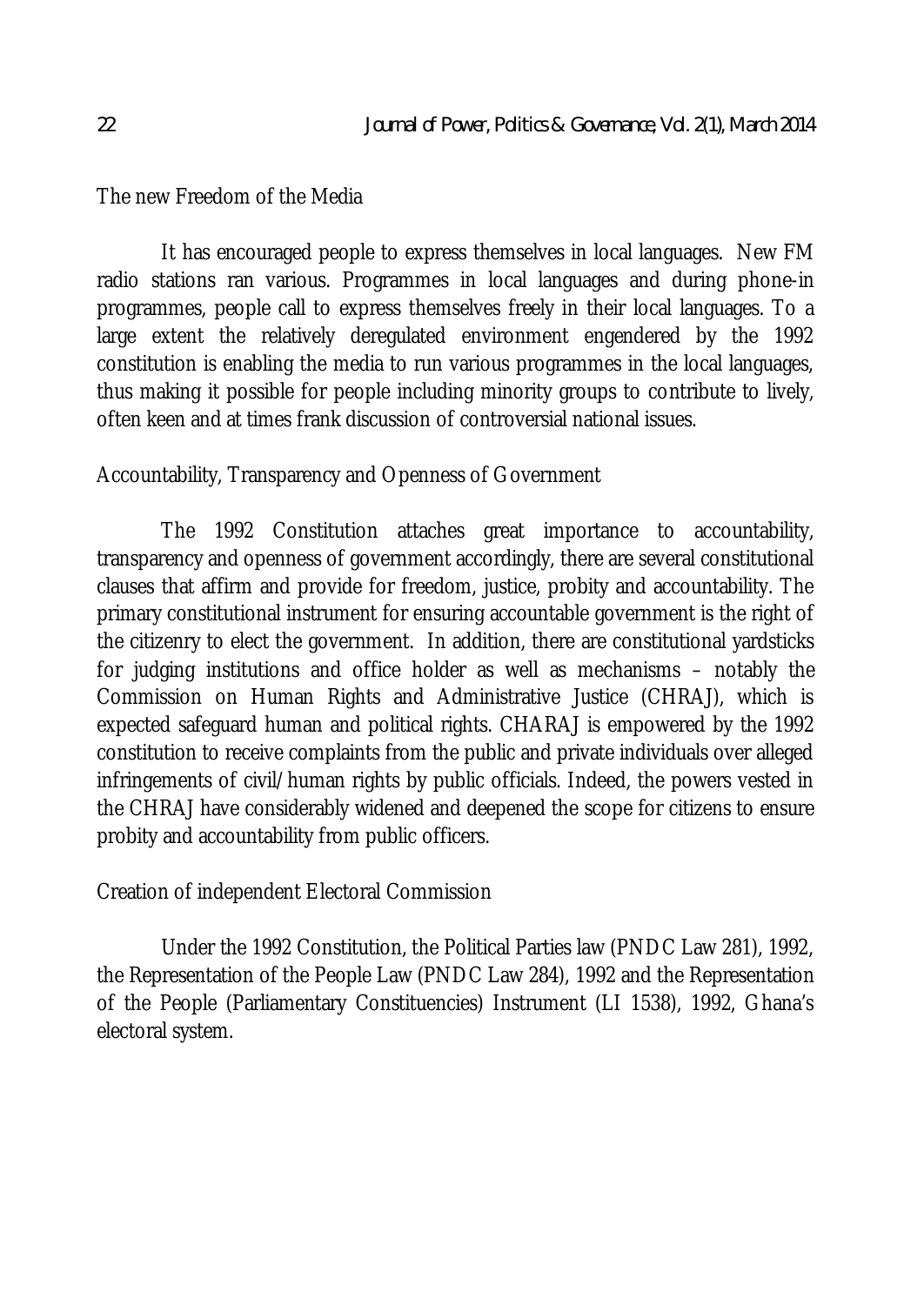#### Political Parties

In multiparty democracies, political parties perform key roles in the formation of governments, grooming leaders at national and sub-national levels and holding governments accountable (when they are in opposition), among others. Yet political parties are among the most neglected of the political institutions of state. They are made to operate as if they are purely private organizations with no state or national interest in their establishment, maintenance, well-being and extinction. But by their very nature, poorly established and poorly maintained political parties produce poor quality leadership, both at the party level and at the national level itself.

It is for these reasons that any strategy to consolidate democracy must include a strategy for nurturing and sustaining political parties and making sure that they are not just electoral machines for achieving electoral victories, but also function effectively as vehicles for public education, leadership training, national integration and skills acquisition during interrelation periods. At present a party's ability to win political power appears to be the sole indicator of its success, to the extent that being out of government creates a problem for parties in managing "powerlessness" (Frimpong, 2007).

### Recognition of Opposition Parties

In mature democracies, political parties are key pillars of good governance, rule of law and protection of human rights. However, the role of political parties in performing these functions especially in growing or developing democracies has been the subject of debate for many. This is because many believe that the adoption of a more competitive party system furthers democratization by providing the electorate with electoral alternatives. In competitive multi-party politics, the party that is elected to form the government seeks to enact into law a number of policies and programmes oftentimes consistent with its election manifesto. Opposition parties are free to criticize the ruling party's policies, ideas and programmes and offer alternatives.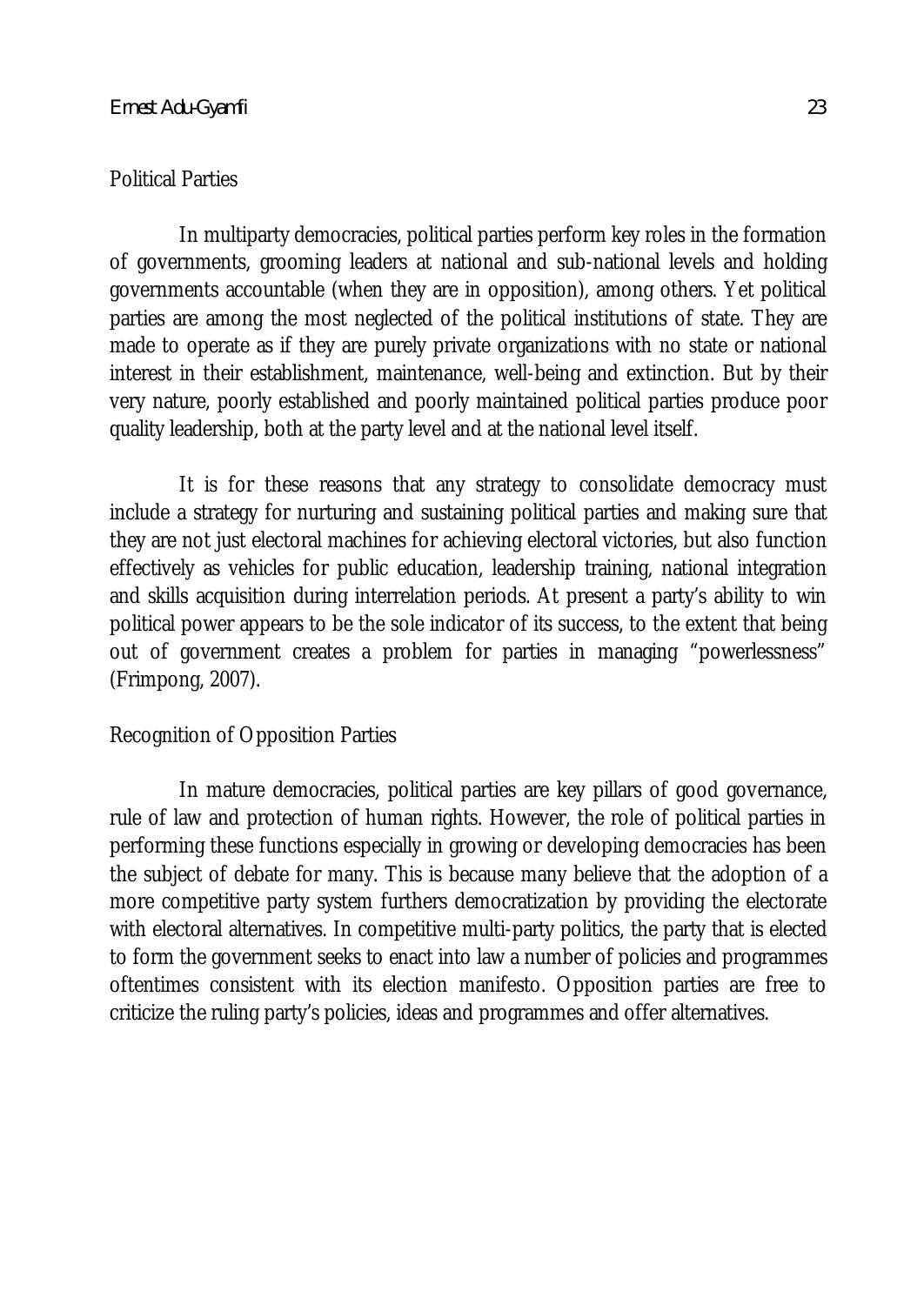# **1.6 Contributions of 1992 Constitution to the Social Development of the State Provision of Tertiary Education**

Through acts of parliament many tertiary institutions have been established more higher education institution and education in Ghana shall be made equally accessible to all, on the basis of capacity, by every appropriate means, and in particular, by progressive introduction of free compulsory universal basic education. Many universities and polytechnics have been provided during the assumption of the 1992 constitution.

## Equal Opportunity for all

Among the factors of inequality of opportunities in Ghana the following are particularly noteworthy: geography: (north-South and urban-rural), gender, disability and class. Inequality of opportunities was one of the motivating grievances of Ghana's anti-colonial movement and successive Ghanaian governments and key policy documents, such as the 1992 Constitution, have declared their commitment to equal opportunities for all Ghanaians. Inequality of opportunities is the result of the combined effect of objectives factors like – differential resource endearment, history and public policy, as well as subjective factors such as attitudes and prejudices. The data on health, education employment and poverty offer clear evidence of these dimensions of inequality.

The implementation of the Directive principle of State Policy contained in the constitution enable the president to report to parliament at least once a year on all steps taken to ensure the realization of the policy objectives contained in the constitution; and, in particular, the realization of basic human rights, healthy economy, the right to work, the right to good health care and the right to education.

## Expansion of Infrastructure

Constitutional development has further enhanced in the provision of a number of infrastructure to the country and through fair and equitable distribution of national resources. Roads, telecommunication services, provision of portable water, good sanitation, electricity, petro-chemical industry, information technology, sports facilities and recreational centres.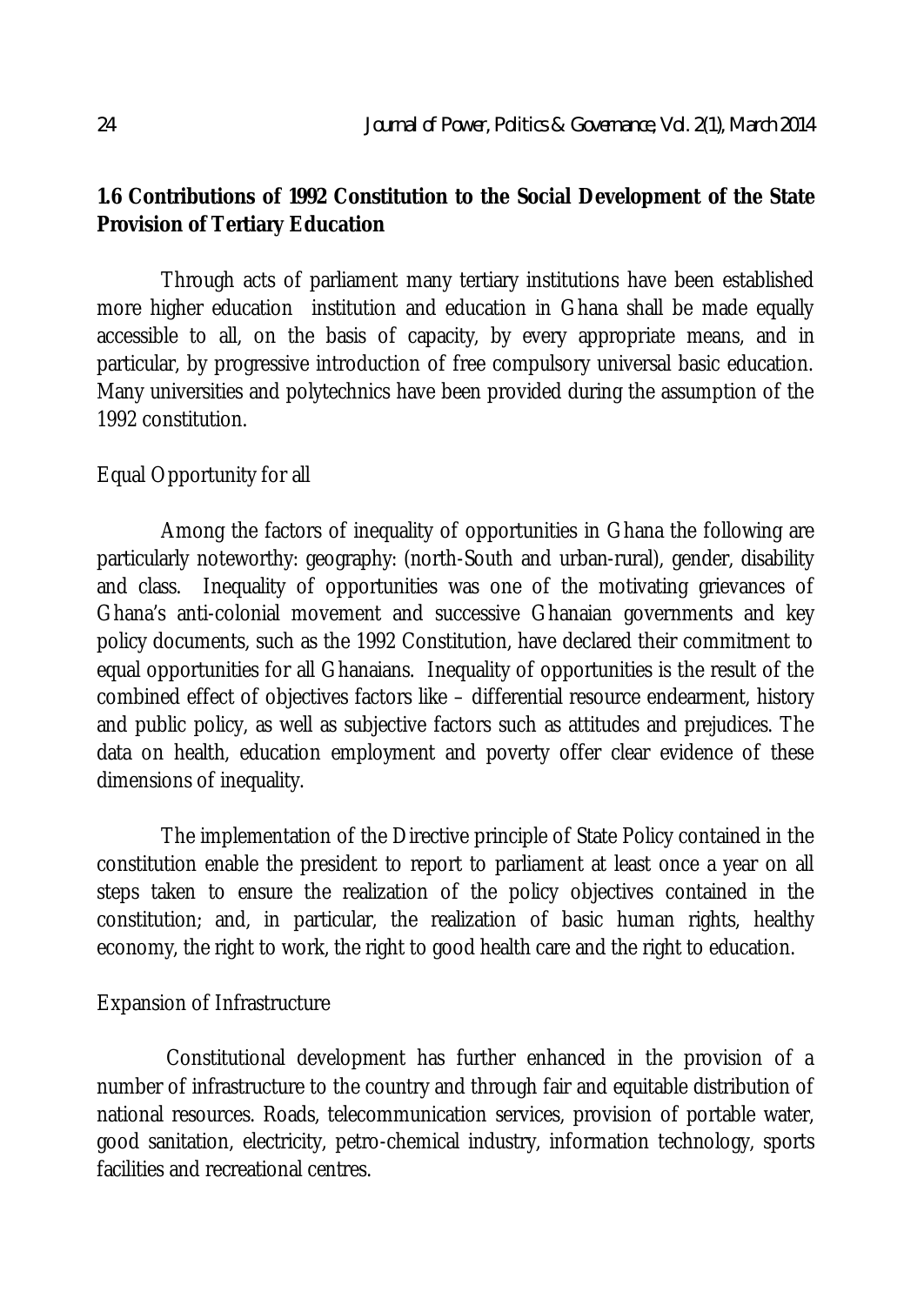# Good and Quality Health Care Delivery System

Another area that has expanded and improved tremendously is the provisions of quality health delivery system in the country. A number of institutions of learning in terms medicines, nursing and other allied health sciences have been built and still expanding to meet current health demands health delivery system. Successive governments continue to build teaching hospitals, hospitals, health centres and clinics in both rural and urban places. The national health insurance scheme is in placed through an act of parliament.

## The Cultural Diversities in Ghana

The 1992 Constitution of the Republic of Ghana recognizes culture as a vital tool for national integration and development. In Chapter 6 of the Constitution under the heading "the directive principles of State Policy", Article 39 states that*:* "The State shall take steps to encourage the integration of appropriate customary values into the fabric of national life through formal and informal education and the conscious introduction of cultural dimensions to relevant aspects of national planning. The State shall ensure that appropriate customary and cultural values are adapted and developed as an integral part of the growing needs of the society as a whole; and in particular that traditional practices which are injurious to the health and well-being of the person are abolished. The State shall foster the development of Ghanaian languages and pride in Ghanaian culture. The State shall endeavour to preserve and protect places of historical interest and artefacts."

# Respect for Chieftaincy and Creation of National House of Chiefs

1992 Constitution (Article 270) guarantees the institution of chieftaincy together with its traditional councils as established by customary law and usage, but Article 276 notes that chiefs cannot take part in party politics, and that any chief wishing to do so, and seeking election to Parliament shall abdicate his stool or skin. The National Cultural Policy regards Chieftaincy as "the Kingpin of Ghanaian traditional culture"; "an anchor of cultural life in all communities and in the nation as a whole".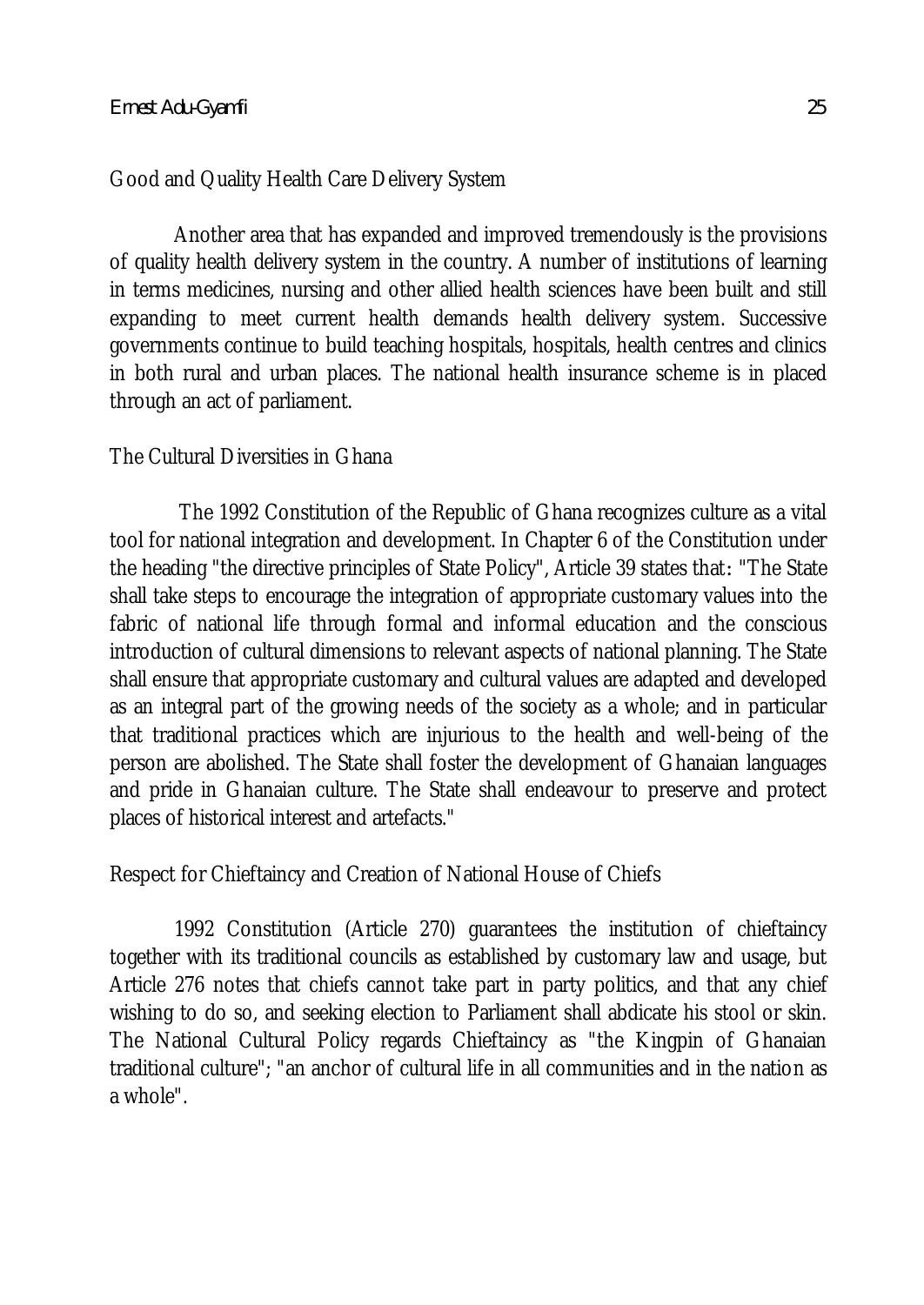Laws and Policies to Protect Religious Freedom

The constitution and other laws and policies protect religious freedom and, in practice, the government generally enforced these protections. The government generally respected religious freedom in law and in practice. There was no change in the status of respect for religious freedom by the government during the reporting period. There is no government body that regulates religious affairs, as all religious bodies are independent institutions; however, religious institutions must register with the Office of the Registrar General to receive formal government recognition.

### Gender and Woman Empowerment in Ghana

The government of Ghana has passed a number of legislation and ratified various conventions and treaties that seek to promote the rights of women and children and their development in a coherent manner. Specific programmes have been designed to implement majority of these Conventions and Treaties. Some of them have been adapted into our National Development Policy Frameworks with specific strategies and time-bound measurable targets.

# **1.7 Contributions of 1992 Constitution to the Economic Development of the StateAccelerated and Promotion of Sustainable Development**

To achieve this vision of a highly improved quality of life for Ghanaians the constitution set the following objectives have to accelerate and promote sustainable economic growth, with due regard to the protection of the environment, equity social and spatial development; and the promotion of the positive cultural ethos of Ghanaian values, beliefs and norms.

The inception of the constitutional regime in 1992 further deepened the move towards greater openness and respect of individual and multinationals' investment within the framework of law and good governance. While the constitutional regime amply provides sufficient safeguards against the illegal expropriation of investor assets, it is significant to mention the fact that government is determined to balance the interests of investors with government's obligation to manage the resources of the state in the best interests of the people of Ghana.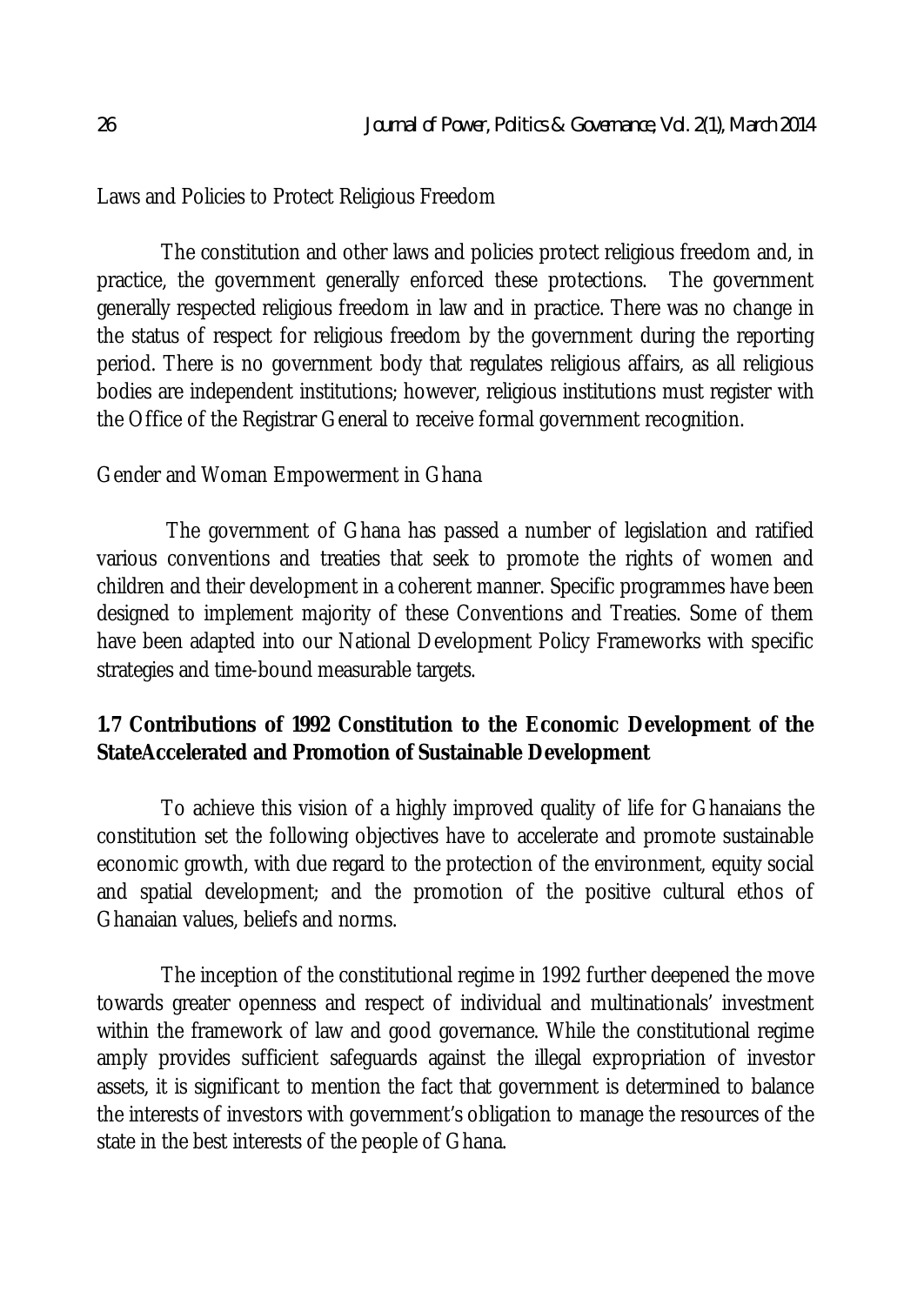Over the past two decades, we have reinforced our governance system and consolidated constitutional democracy with greater emphasis on human rights and fundamental freedoms, as well as the protection of property rights. These rights and spaces for individual autonomy remain crucial for the realization of economic potential-key ingredients for investor success. Indeed, foreign investment needs a pool of qualified and motivated human resources.

Over the past couple of years the Whistleblower Act, Financial Administration Act and the Procurement Acts have all been passed by Ghana's Parliament. Right to Information and the Petroleum Acts are also being considered by Parliament all in a bid to increase the responsibility of government in respect to the management of resources and accountability for proceeds obtained from investment.

### The Right to Own Property and Estate

The right to own property and the right to decent work irrespective of one's social, economic and political status and religious belief; equity distribution of the benefits of development and hard-core poverty; universal access to work, shelter and leisure, with adequate remuneration for all categories of workers and affordable shelter for all; an adequate and affordable water supply and health care system for all citizens.

### Employment

These issues of the quality, security and dignity to work, have long been a subject of international conventions and declarations and national laws. The convention of the International Labor Organization (ILO), for example, lay down international standards on such subjects as the rights of workers to organize, to bargain collectively and to work in a secure, health and protected environment; and prohibit the use of forced labor and child labor. Ghana is signatory to all the core conventions on International labor standards.

The 1992 Constitution of Ghana, for its part, upholds the "right to work under satisfactory, safe and healthy conditions", with "the assurance of rest and leisure" (Article 2 4(1).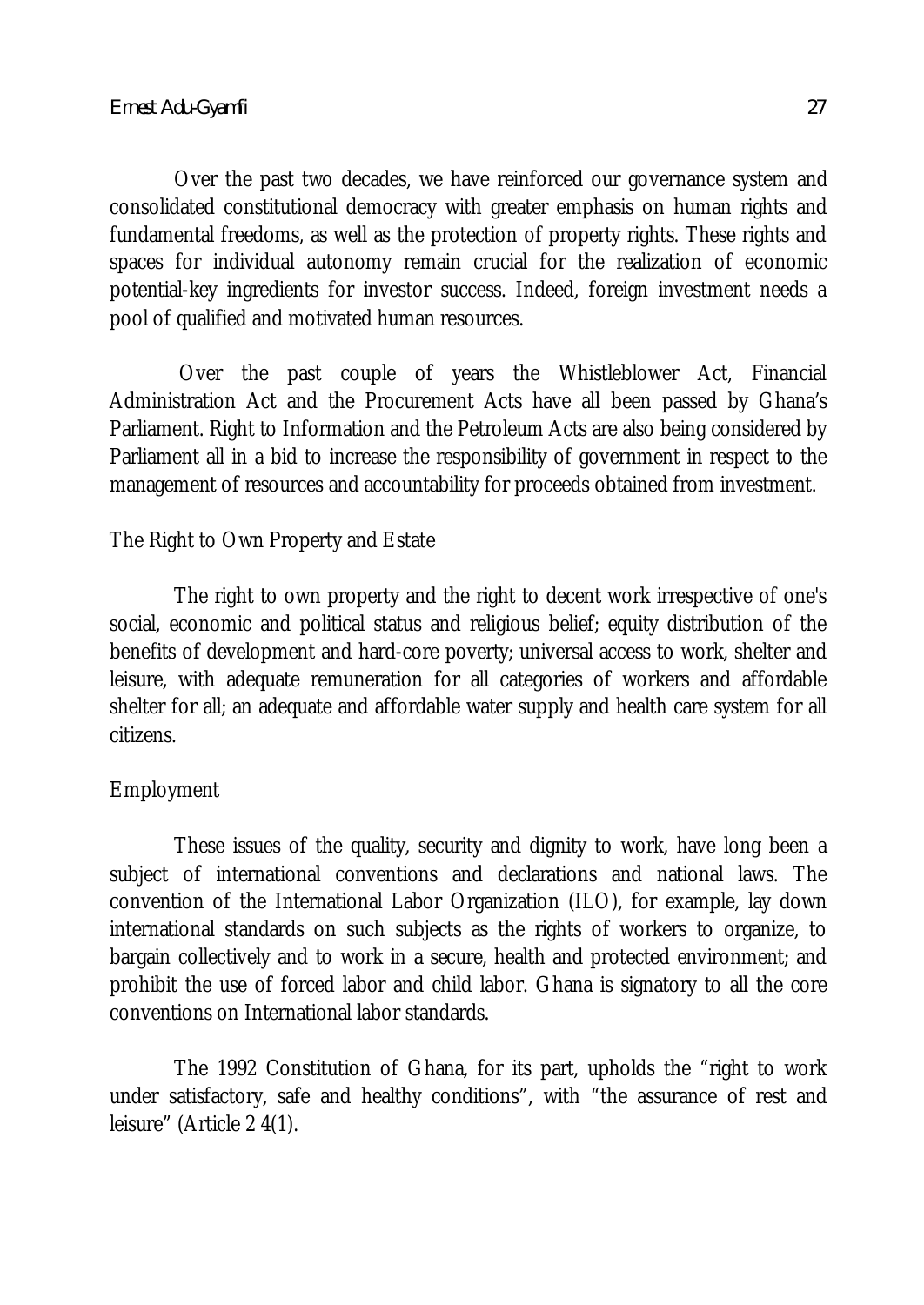Article 36 of the Constitution enjoins to state to take necessary action to ensure that the national economy is managed in such a manner as to, among other things, provide adequate means of livelihood and sustainable employment to the needy.

## Recognition of Trade Unions

The 1992 constitution also has provisions that further enhance workers' rights. The constitution affirms the right of workers to join local, national and even international labor unions of their own choice. They have the right to assemble, to march, and to undertake activities in protest against or in support of public policies.

## Trade, Finance and Investment

As globalization heats up, competition for global investments have equally become intense. Ghana is positioning position itself as a leader in the destinations for global investment. The continent needs to build up on existing improvements on governance reforms on the continent. Beside mainstream law reform in the areas of doing business and economic infrastructure therefore, countries need to embrace the broader understanding of good governance relative to investment which in this vein include respect for human rights and political accountability.

## **1.8 Implementation of Constitutional Review Commission Report**

After 20 years of operating the 1992 Constitution, there were calls for a review of many provisions of that Constitution. It appears that the continuous operation of the Constitution for over a decade and a half has resulted in the identification of parts of the Constitution that need to be reviewed. Many experts, government officials, public advocates and commentators, the media, and the Africa Peer Review Mechanism (APRM) have recommended that aspects of the 1992 Constitution of Ghana to be reviewed.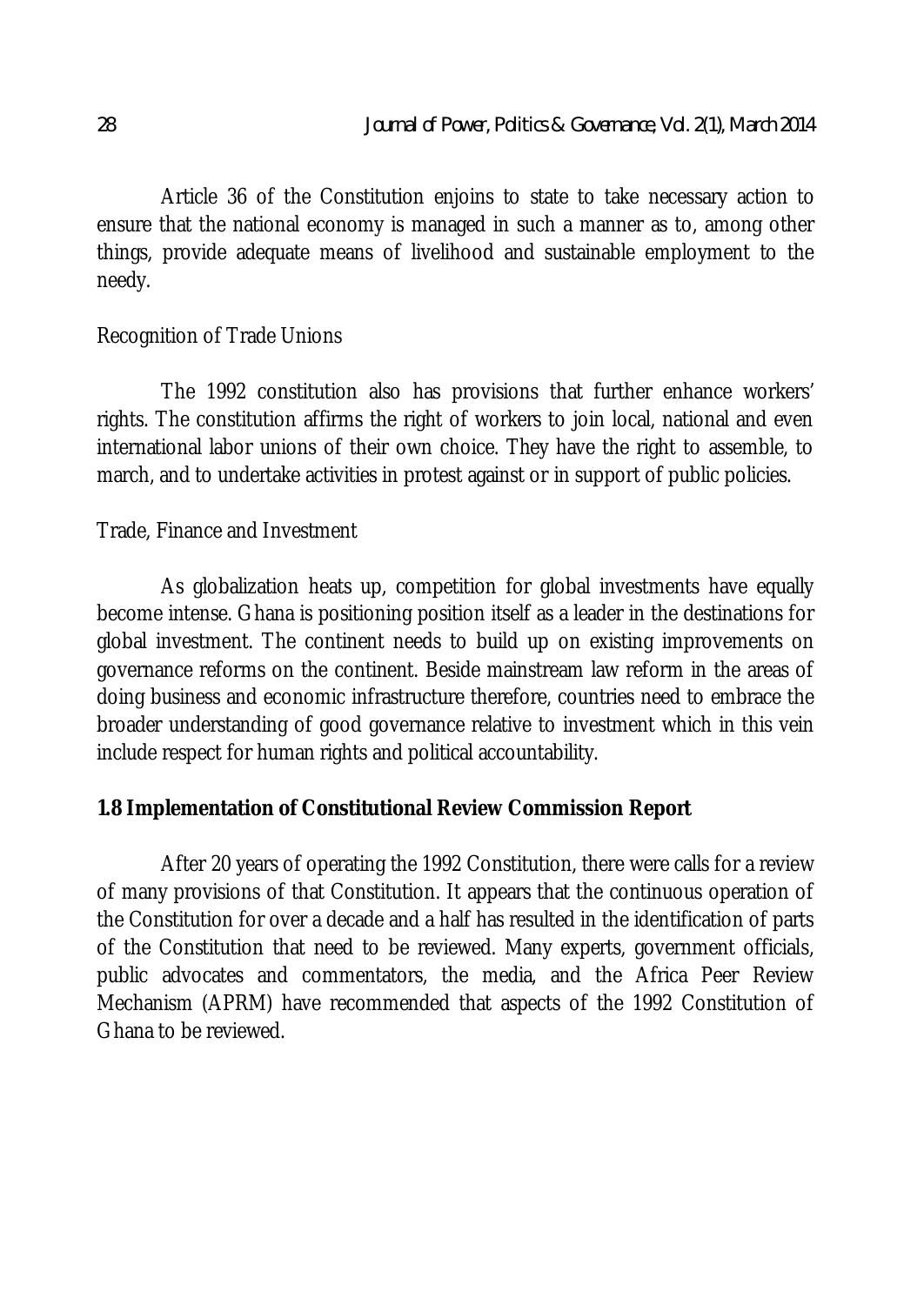It is time to implement the recommendations of the Constitutional Review Commission Report on the operation of the 1992 Constitution of Ghana in order to take more systematic and conscious decisions on the governance style of the country which could lead to the resolutions of the many troubles that now confront the country.

A small number of flaws in constitutional design and practice have led to too much power concentrated in the presidency, thus negating systems of checks and balances. Executive dominance has impeded the effectiveness of oversight institutions such as Parliament and independent constitutional commissions. These transparency and accountability deficits are caused by structural defects and exacerbated by consistent under-resourcing of institutions that should act as a counter point to the Executive.

This has translated into a failure of formal democratic institutions to give voice to the poor and other marginalized groups. There is also a lack of effective devolution of authority to democratic local government bodies. Again, patronage, nepotism and cronyism are still rife in Ghana. Political opportunism, mixed with ethnicity and chieftaincy has led to conflicts in parts of the country. The purpose of the exercise is often stated as the need to remove contradictions and ambiguities, supply omissions, and make the Constitution more practical and relevant to the needs of Ghanaians in the twenty-first century.

Further, the requirement that dual citizens renounce their other citizenships is discriminatory, disproportional and devalues their dignity. It is discriminatory because it requires dual citizens to give up their ability to travel to their other countries while single citizens who are permanent residents (of other countries) do not give up this ability when they opt to serve the country. That is, renouncing their citizenships, as a condition precedent to serving, forces dual citizens to give up their residence as well, while single citizens are not similarly required to give up their residence. It is also discriminatory in treating dual citizens differently from single citizens who are ordinarily resident in Ghana ( Frimpong, 2007).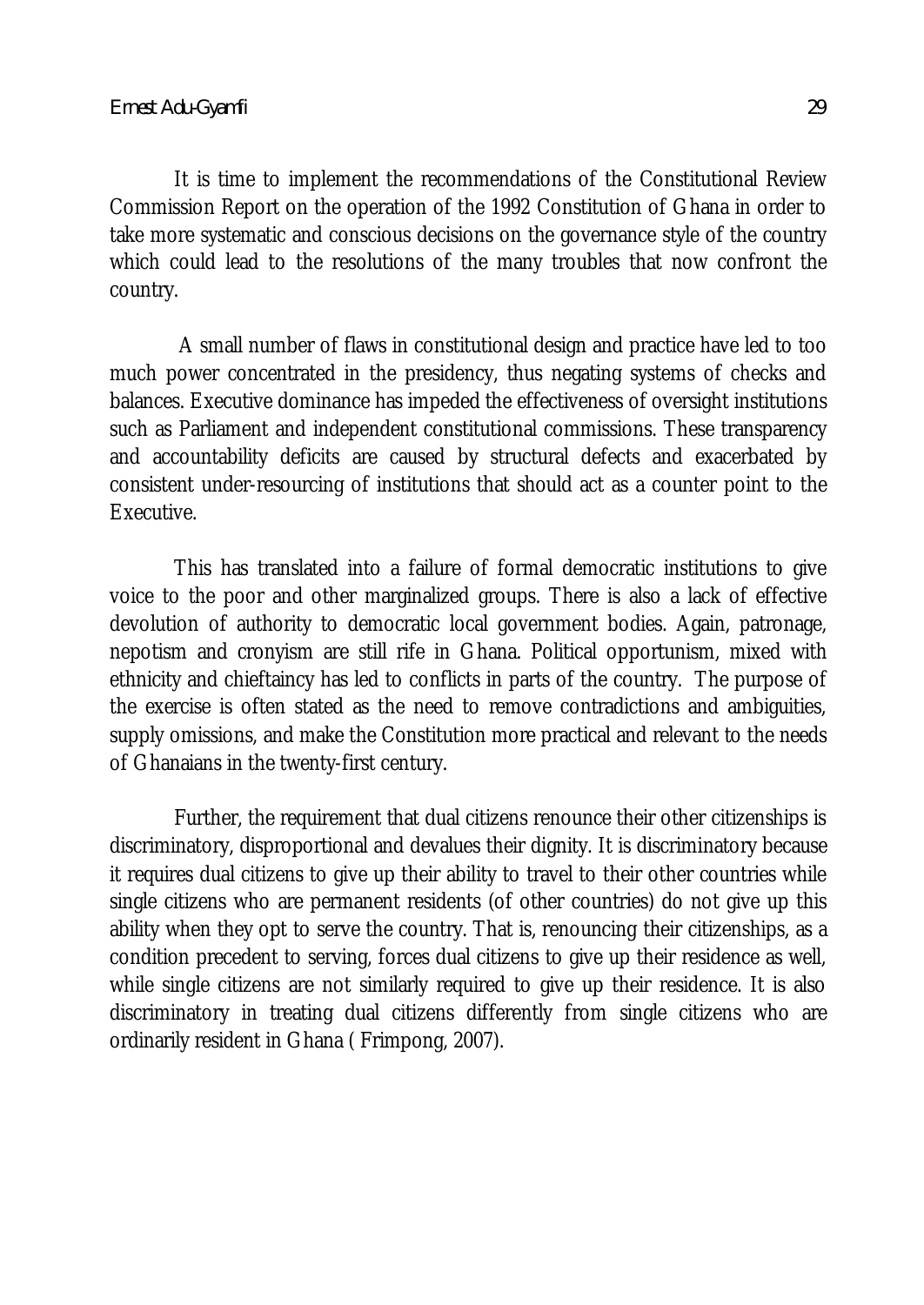The current regime of exclusions is an affront on the dignity of dual citizens. The exclusionary regime questions their patriotism, integrity and citizenship, premised solely upon their circumstances without considering their individual capacities or merits.

The exclusions violate their human dignity by marginalizing, ignoring, and devaluing them. The exclusions impose harsh sanctions on them without any evidence of wrongdoing, save a mere and unfounded suspicion that they lack total loyalty and fidelity.

### **1.9 Conclusion**

The analysis of Ghana's 1992 constitution history, one can say that military regimes have had negative impact on imbibing ethos of constitutionalism. The merits and demerits of a constitution emerge when it is practiced long enough. Over the last 20 years that the 1992 Constitution has been in operation a few rough edges have been identified including Articles 78(1) and 108 which have somewhat weakened the legislature in relation to the executive; but there have been general acceptance of the constitution's workability. The success of a constitutional dispensation depends on the extent to which the principal political actors agree on the institutions and rules that are necessary for the efficient mediation of competing claims and be able to shape norms in line with the new political order. In this respect, consensus building among political parties, electoral authorities and civil society have played a crucial role in sustaining the Fourth Republic in spite of its initial challenges.